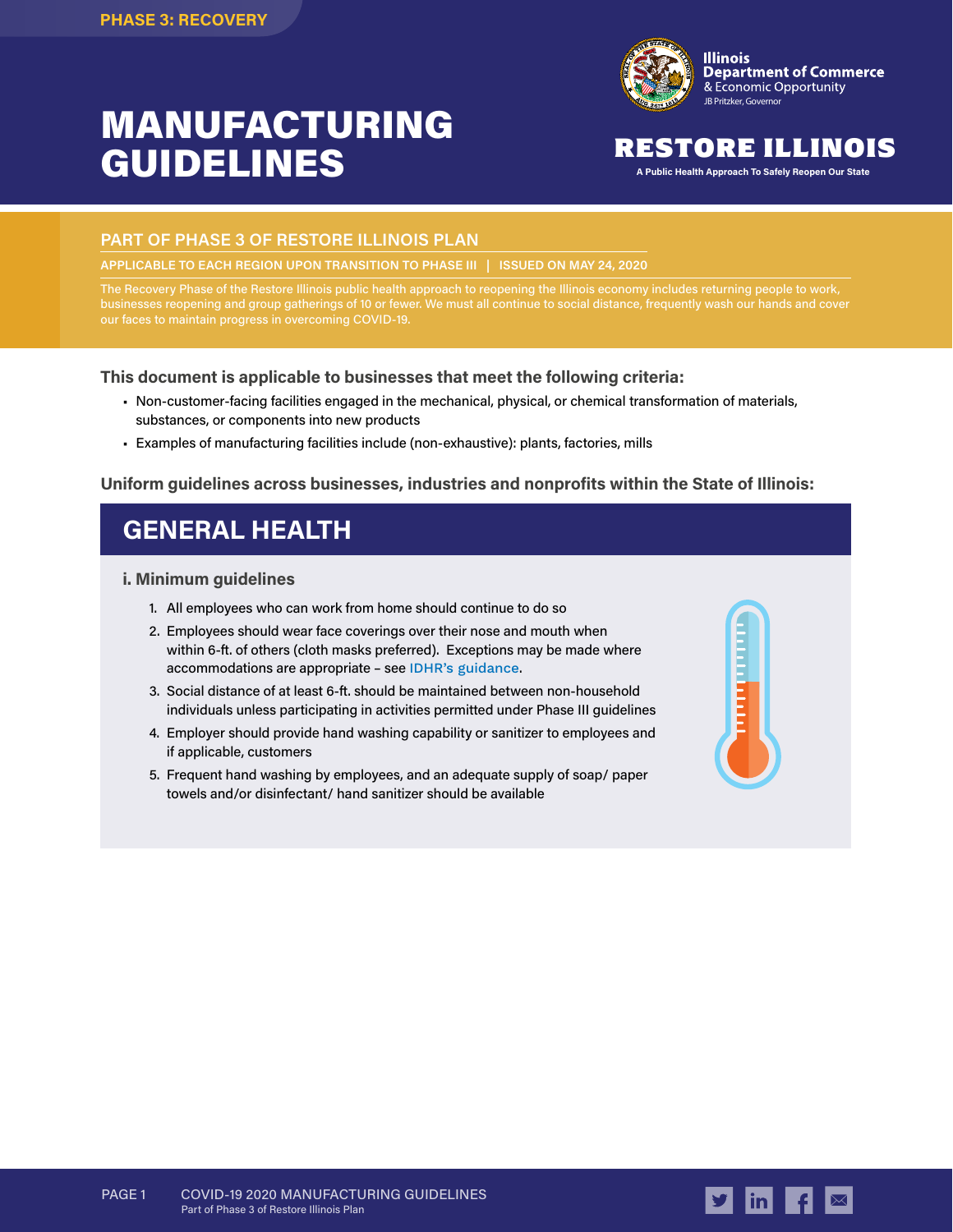# **HR AND TRAVEL POLICIES**

### **i. Minimum guidelines**

- 1. All employees should complete health and safety training related to COVID-19 when initially returning to work. Resources to design a training are posted on the DCEO Restore Illinois guidelines website
- 2. Employers should continue to limit all non-essential business travel
	- a. If employee must travel, employee should follow CDC considerations to protect themselves and others during trip
- 3. Employees should not report to, or be allowed to remain at, work if sick or symptomatic (with cough, shortness of breath or difficulty breathing, fever of 100.4 degrees or above, chills, muscle pain, headache, sore throat, new loss of taste or smell, or other [CDC-identified symptoms](https://www.cdc.gov/coronavirus/2019-ncov/symptoms-testing/symptoms.html)), and sick or symptomatic employees should be encouraged to seek a COVID-19 test at a state or local government testing center, healthcare center or other testing locations



### **ii. Encouraged best practices**

1. Provide reasonable accommodation for COVID-19-vulnerable employees, including but not limited to work from home (if feasible), reduced contact with others, use of barriers to ensure minimum distance between others whenever feasible or other accommodations that reduce chances of exposure

# **HEALTH MONITORING**

# **i. Minimum guidelines**

- 1. Employers should make temperature checks available for employees and encourage their use. Employers should post information about the symptoms of COVID-19 in order to allow employees to self-assess whether they have any symptoms and should consider going home.
- 2. All employers should have a wellness screening program. Resources outlining screening program best practices are posted on the DCEO Restore Illinois guidelines website
	- a. Employer should conduct in-person screening of employees upon entry into workplace and mid-shift screening to verify no presence of COVID-19 symptoms
- 3. If employee does contract COVID-19, they should remain isolated at home for a minimum of 10 days after symptom onset and can be released after feverless and feeling well (without fever-reducing medication) for at least 72 hours OR has 2 negative COVID-19 tests in a row, with testing done at least 24 hours apart
- 4. If an employee is identified as being COVID-19 positive by testing, CDC cleaning and disinfecting should be performed as soon after the confirmation of a positive test as practical
- 5. Any employee who has had close contact<sup>1</sup> with co-worker or any other person who is diagnosed with COVID-19 should quarantine for 14 days after the last/most recent contact with the infectious individual and should seek a COVID-19 test at a state or local government testing center, healthcare center or other testing locations. All other employees should be on alert for symptoms of fever, cough, or shortness of breath and taking temperature if symptoms develop symptoms of fever, cough, or shortness of breath and taking temperature if symptoms develop

**1** Close contacts include household contacts, intimate contacts, or contacts within 6-ft. for 15 minutes or longer unless wearing N95 mask during period of contact.

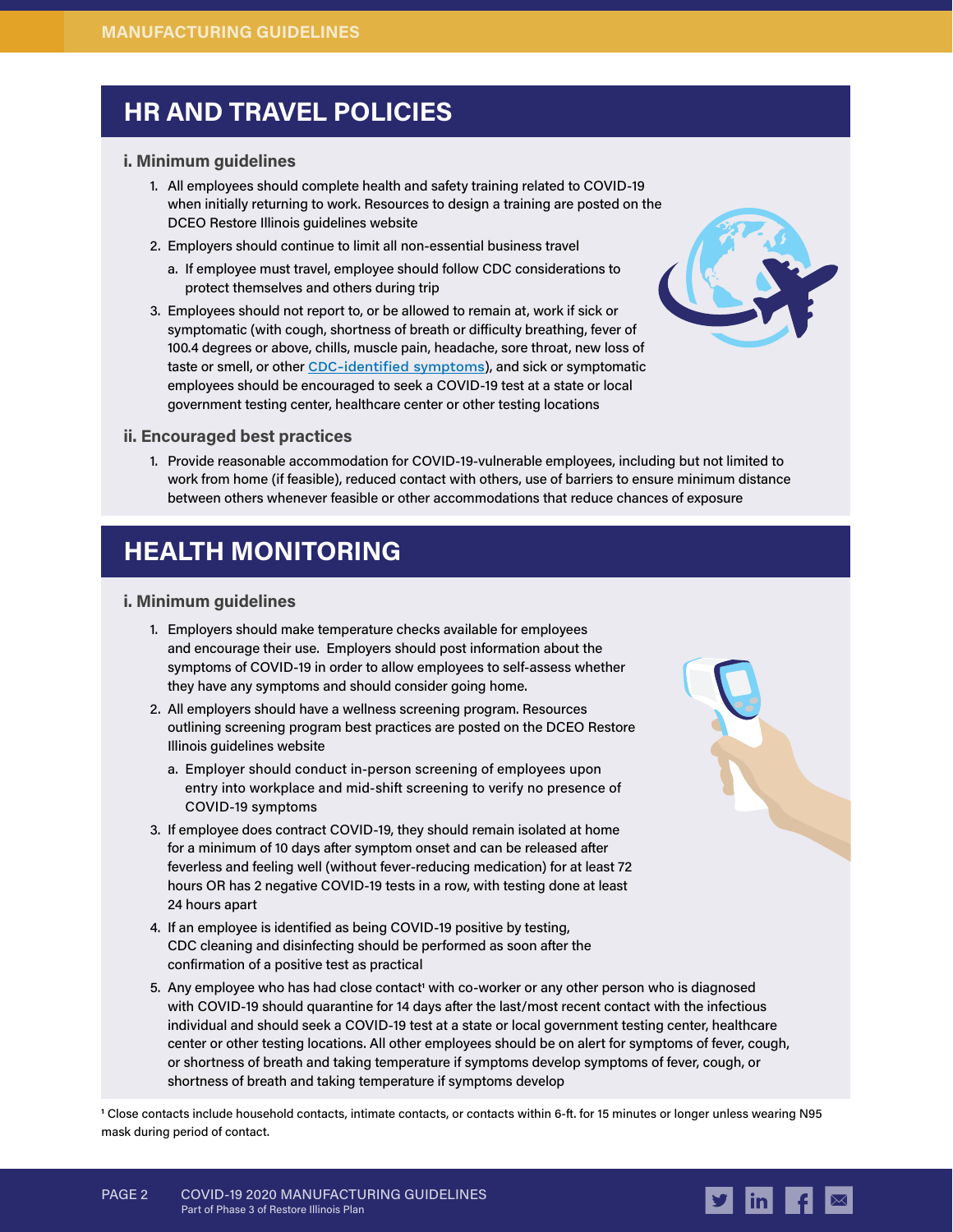**Guidelines specific to Manufacturing businesses:**

# **PHYSICAL WORKSPACE**

### **i. Minimum guidelines**

- 1. Manufacturer should display signage at entry with face covering requirements, social distancing guidelines, and cleaning protocols, in multiple languages as needed
- 2. Manufacturer should reconfigure workstations to allow for 6-ft. social distancing between employees OR install impermeable barriers between employee workstations
- 3. Water fountains, except for touchless water bottle refill stations, should be made unavailable for use (e.g. turned off, covered, area blocked)
	- a. If no touchless fountain is available, water may be served in sealed, single-use water bottles
- 4. Vending machines may remain in use, though should be sanitized after each use. Employers are encouraged place disinfectant wipes and hand sanitizer next to the machine for employee use



#### **ii. Encouraged best practices**

- 1. Eliminate common touchpoints (e.g., remove shared items in commons areas, use touchless door pulls)
- 2. Modify traffic flow to minimize contact (one-way traffic, designated entrance and exit)
- 3. Minimize the use of shared work materials (e.g., tools, equipment) and if practical, eliminate rotations / keep employees on a single station each day
- 4. If practical, reduce the use of shared papers and encourage use of digital tools
- 5. Where building management practices allow, increase air turnover rates in occupied spaces and increase outside make-up air to the maximum extent practical

# **DISINFECTING/CLEANING PROCEDURES**

#### **i. Minimum guidelines**

- 1. Cleaning and disinfecting of premises should be conducted in compliance with CDC protocols on a weekly basis
- 2. Clean and disinfect common areas (e.g., restrooms, cafeterias) and surfaces which are touched by multiple people (e.g., entry/exit doorknobs, stair railings) frequently; every 2 hours recommended for high-traffic areas
- 3. Manufacturer should provide hand washing or sanitization stations that are easily accessible from anywhere on the manufacturing floor and have a plan in place for ensuring all stations are adequately stocked at all times
- 4. Workstations should be disinfected between every shift and in between employee handoffs
- 5. If equipment is shared, equipment should be disinfected before use by another employee
- 6. Clean and sanitize reusable articles (e.g., gowns, gloves) before they can be used by another employee or alternatively use single-use articles and dispose after use

### **ii. Encouraged best practices**

1. Provide each employee with disinfecting/ cleaning materials to be used at his/her workstation



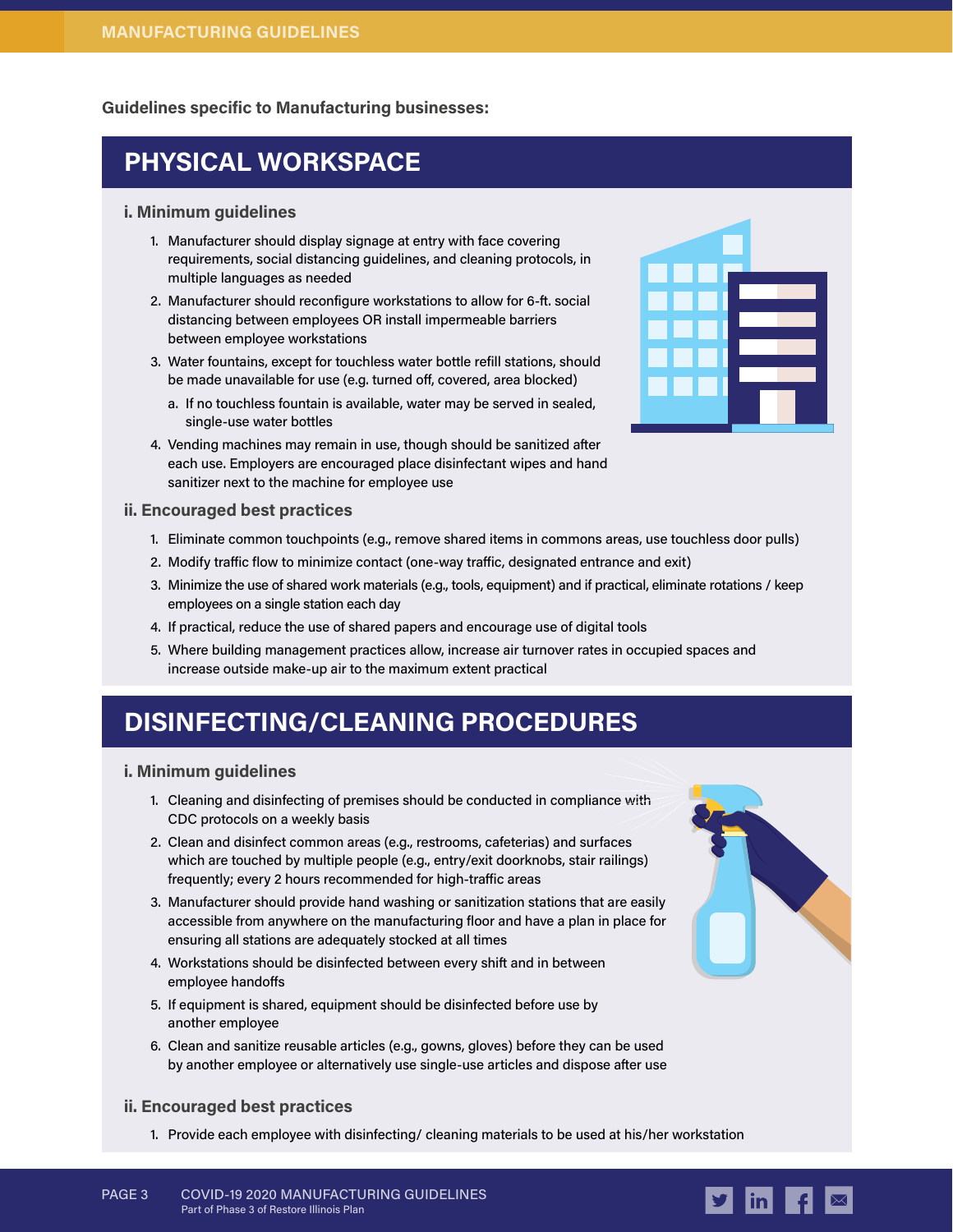# **STAFFING AND ATTENDANCE**

### **i. Minimum guidelines**

- 1. Manufacturer should design a plan to allow for social distancing within the workplace and if needed, designate employee(s) to monitor capacity limits and social distancing
- 2. Manufacturer should limit the occupancy of common areas/ break rooms to allow for social distancing of 6-ft. or greater by removing/decommissioning furniture or staggering break times; this guideline is not intended to diminish employees break time requirements

# **ii. Encouraged best practices**

- 1. Stagger shift start and end times to minimize congregation of employees during changeovers
- 2. Minimize the number of in-person meetings
	- a. If an in-person meeting is necessary, limit to 10 people with social distancing

# **EXTERNAL INTERACTIONS**

# **i. Minimum guidelines**

- 1. Before allowing external supplier or visitor to enter, or while requiring them to wait in a designated area, manufacturer should ask whether external supplier or visitor is currently exhibiting COVID-19 symptoms
	- a. If practical, employer should take external supplier or visitor temperature using thermometer (infrared / thermal cameras preferred, touchless thermometers permitted)
- 2. Manufacturer should keep a log of all external suppliers and any visitors who enter the premises
- 3. Suppliers and other visitors should wear face coverings over their nose and mouth when entering premises (exceptions can be made for people with medical conditions or disabilities that prevent them from safely wearing a face covering)

### **ii. Encouraged best practices**

- 1. Limit contact between external suppliers/visitors and employees
- 2. If practical, clean and sanitize any incoming shipments before they enter the facility